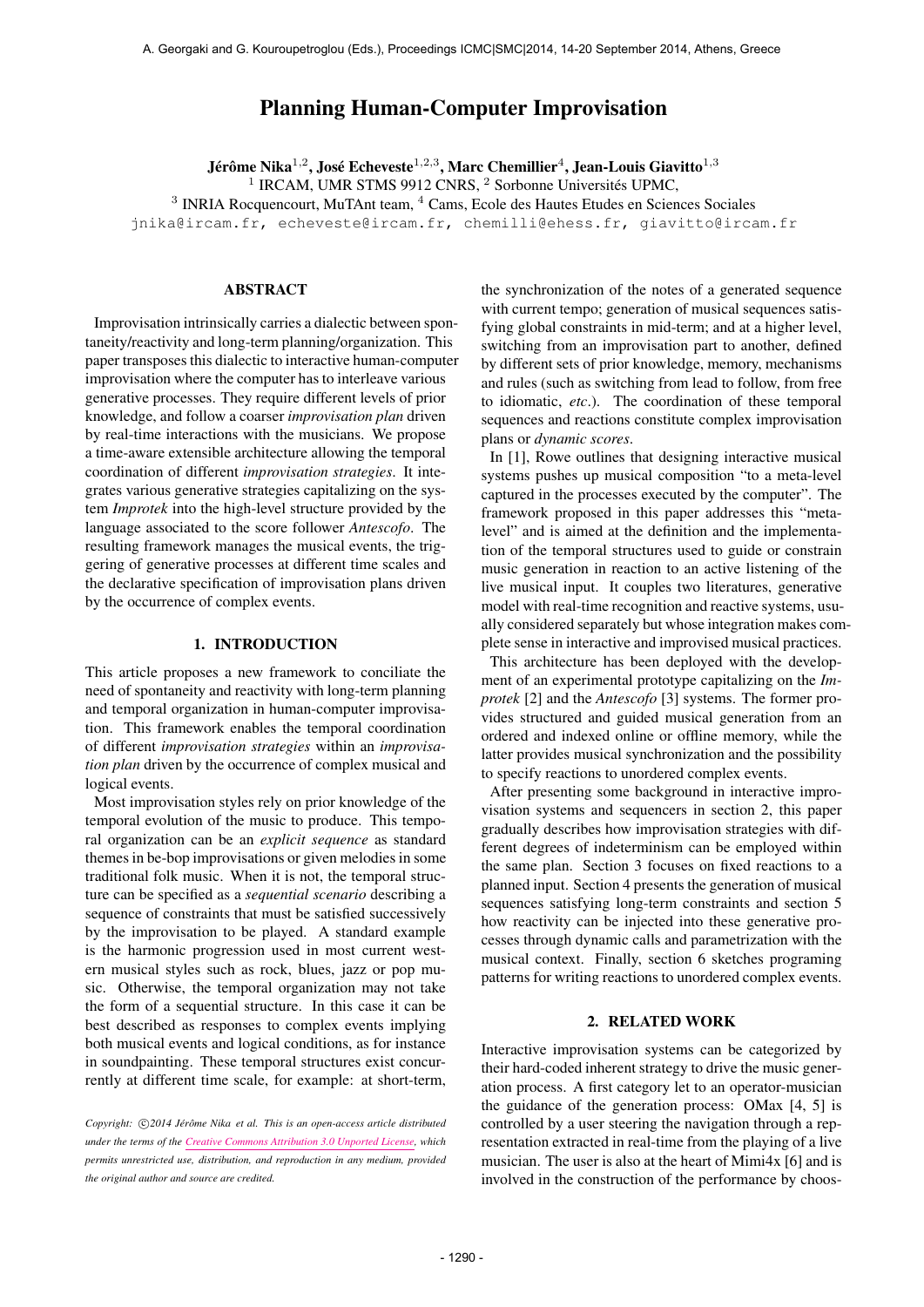ing the musical corpus and modifying the generation parameters. Other systems are driven by an analysis of the live inputs: SoMax [7] translates the musical stream coming from an improviser into constraints, for example described in terms of harmonic background, to filter the possible paths in a corpus whose internal logic can also be followed. VirtualBand [8], emphasizes interaction and reactivity and extracts multimodal observations from the musician's playing to retrieve the most appropriate musical segment in a memory in accordance to previously learned associations. In the same line, Reflexive Looper [9] uses in addition harmonic annotations in the search criteria. Finally, an upstream structure or description can run the generation process: PyOracle [10] proposes to create behavior rules or scripts for controlling the generation parameters of an improvisation session. The concept of control improvisation in [11] introduces a control structure to guide the improvisation by a reference sequence and satisfying given specifications. The generation process presented in section 4 also includes an inherent strategy based on longterm constraints. In the context of improvised mixed music, it needs to be integrated in an environment allowing the specification of temporal developments of musical processes in reaction to human performance or controls given to an operator-musician.

The system *Antescofo* is chosen for the high-level organization of the musician-computer interaction because it combines score following capacity with an expressive timed and reactive scripting language. In Max/MSP or PureData [12] which are dataflow graphical languages and where control and signal processing are statically determined, it is easy to construct static behaviors, but much harder to organize and control changing behaviors according to a complex scenario. *Antescofo*, compiled as a Max or PureData object, is used in these cases to interact with the external environment. Other dynamic languages encounter some success in the interactive music community such as SuperCollider [13] or Chuck [14]. These are textual languages facilitating the programming of audio and algorithmic processes. Their real-time properties make them ideal tools for "Live Coding" practices, often improvised, where the time of composition (in the program) coincides with that of performance. However, the semantics of these languages does not allow the direct specification of the behavior of the external environment. Furthermore, their models of time is not directly linked with that of the performer.

Compared to traditional sequencers such as LogicPro, Pro-Tools or CuBase, *Antescofo* is dedicated to more dynamic situations. Ableton Live with Max4Live adds more possibilities of interaction compared to the sequencers cited above, but without providing a flexibility allowing to synchronize the electronic processes to the elastic time of the musician.

## 3. FIXED REACTION TO A PLANNED INPUT

An improvised music performance may refer to predefined melodies, scores, audio materials or more broadly sequences of actions with their own temporality. The synchronization with a musician's performance of heterogeneous electronic actions (playing an audio file, triggering of a synthesis sound, or the execution of some analysis processes, *etc*) is a common problem of interactive music systems. Many solutions have emerged to deal with this issue depending on musical purpose or available technologies, leading to the score following approach used in the environment described in this paper.

The most elementary solution is to launch a predefined electronic sequence recorded on a fixed support (magnetic band, classical sequencer). In this case, the musician's performance is totally constrained by the time of the concerned support. Another way to make the time of electronic actions progress is to use a cue-list logic. The electronic is here defined as a list of successive actions and a mechanism as a pedal controller activated by the musician at the right moment triggers corresponding actions to execute. This approach is more flexible than the previous one because the time of the performance is under the supervision of the musician. However it raises the issue of how to partition the electronic part of the score if it is continuous in the thought of the composer and during the performance. Furthermore, giving the control of the electronic time to the musician can hinder the expressivity during the performance.

Score following is defined as the real-time alignment of an audio stream played by one or more musicians into a symbolic musical score. It offers the possibility to automatically synchronize an accompaniment, and thus can be used for the association of an electronic part to a predefined instrumental in an improvised music context. *Antescofo* is a real-time system for interactive music authoring and performing. It focuses on high-level musical interaction between live musicians and a computer, where the temporal development of musical processes depends on active listening and complex synchronization strategies [3]. In [15] a novel architecture has been proposed that relies on the strong coupling of artificial machine listening and a domain-specific real-time programming language for compositional and performative purposes. The user creates an *augmented score* whose language integrates both programmed actions and musical events, allowing a unique and flexible temporal organization. The augmented score includes both the instrumental part to recognize and the electronic parts and the instructions for their real-time coordination during a performance.

The syntax for writing the instrumental part allows the description (pitches and durations) of events such as notes, chords, trills, glissandi and improvisation boxes. Actions are divided into *atomic actions*, performing an elementary computation, and *compound actions*. The atomic actions can be: messages sent to the external environment (for instance to drive a synthesis module), a variable assignment, or another specific internal command. The group construction describes several actions logically within a same block that share common properties of tempo, synchronization and errors handling strategies in order to create polyphonic phrases. Other constructions such as loops for iterated actions or curve for continuous specification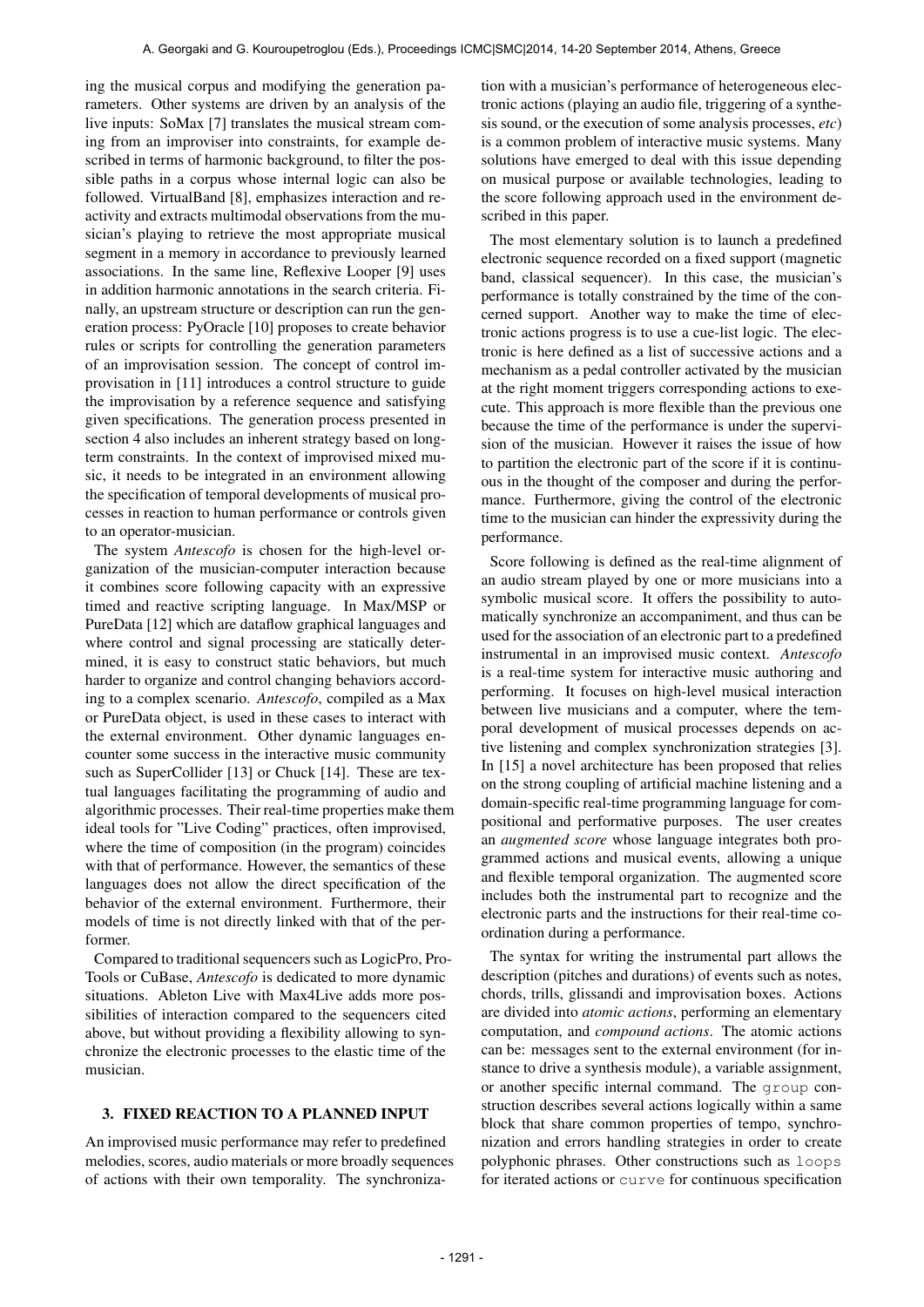are also available.

During performance, the runtime system evaluates the augmented score and controls processes synchronously with the musical environment, thanks to data received from the machine listening. The reactive system dynamically considers the tempo fluctuations and the values of external variables for the interpretation of accompaniment actions. The possibility of *dating the events and the actions relatively to the tempo*, as in a classical score, is one of the possibility offered by *Antescofo*. Within the augmented score language, the user can thus decide to associate actions to certain events with delays, to group actions together, to define timing behaviors, to structure groups hierarchically and to allow groups act in parallel.

Delays and durations are arbitrary expressions and can be expressed in relative time (in beats) or in physical time (in seconds). *Antescofo* provides a predefined dynamic tempo variable through the system variable \$RT TEMPO. This variable is extracted from the audio stream by the listening machine, relying on a cognitive model of the behavior of a musician [16]. Programmers may introduce their own frames of reference by specifying a local tempo for a group using a dedicated attribute. All the temporal expressions used in the actions within this group are then computed depending on this frame of reference. As for other attributes, a *local tempo* is inherited if groups are nested. A local tempo is an arbitrary expression involving any expressions and variables. This expression is evaluated continuously in time for computing dynamically the associated delays and durations.

# 4. IMPROVISATION GUIDED BY A SEQUENTIAL *SCENARIO*

#### 4.1 Memory and scenario

When the prior knowledge on the structure of the improvisation is not as explicit as classical score, a melody or a theme, it may consist in a sequence of formalized constraints for the generation of the improvisation to create. Examples of such formalized structures can be a chord progression in blues, rock, or jazz improvisation; the harmonic progression given by the bass in the baroque basso continuo; or the precise description of the evolution of the improvisation in terms of melody, tempo or register in the indian raga. This section describes an improvisation model extending that of *ImproteK*  $[2]$ <sup>1</sup>, relying on such a sequence of constraints existing before the performance.

This model follows on the work initiated in [17, 18] on the navigation through a cartography of a musician's live playing, partly capturing his musical logic. The application of these principles in a real-time improvisation system led to OMax [4, 5], and long-term constraints and a priori knowledge were brought in the generation process with *ImproteK* by means of an abstract symbolism conveying different musical notions depending on the applications, like meter as regards rhythm or chord notation as regards harmony [19], joining previous works on the use of chord charts in improvisation [20, 21].

The improvisation process is here modeled as the articulation between a *scenario* to follow and a structured and indexed *memory* in which musical fragments are retrieved, transformed and reordered to create new improvisations:

- the *scenario* is a symbolic sequence guiding the improvisation and defined over an appropriate alphabet for the musical context,
- the *memory* is a sequence of contents labeled with a symbolic sequence defined over this same alphabet.

In this framework, "improvising" means going through the memory to concatenate some contiguous or disconnected blocks satisfying the sequence of temporal constraints given by the scenario. These blocks are chained in a way comparable to an improviser who is able to develop an improvisation by using motifs he eared or played himself in different contexts, described here with different scenarios. The improvisation process searches for the continuity of the musical discourse as well as the ability to grow apart from the original material. It relies on the indexation of some similar patterns in the scenario and the memory, and the self-similarities in both sequences.

### 4.2 Overview of the model

The scenario and the sequence describing the musical memory are represented as words defined over a same alphabet. This alphabet describes the equivalence classes chosen to compare the musical contents of the online or offline memory. After choosing a temporal unit for the segmentation, the letter at index  $T$  of the scenario  $S$  of length  $s$  is noted  $S[T]$  and corresponds to the required equivalence class for the time  $T$  of the improvisation. In the same way, the letter  $M[P]$  gives the equivalent class labeling the musical fragment corresponding to the date  $P$  in the memory  $M$ of length m. In what follows, each musical content in the memory will be assimilated to the letter  $M[P]$  indexing it, and by extension the whole memory will be assimilated to the word  $M$ . The scenario gives access to a prior knowledge of the temporal structure of the improvisation to play. It enables to take into account the required classes for future dates  $T + 1$ ,  $T + 2,...$  to generate improvisation at time T. The *current scenario*, noted  $S_T$ , corresponds to the suffix of the original scenario beginning at the letter at index T:  $S[T]...S[s-1]$ . At each time T, the improvisation goes on from the last state read in the memory at time  $T-1$ , searching to match the sequence of constraints given by the current scenario.

The proposed improvisation model undertakes successive navigation phases<sup>2</sup> through the musical memory, which rely on searches of *prefixes of the current scenario* in the memory. The length of these prefixes is one of the control parameters of the process. Figure 1 illustrates two consecutive generation phases.

<sup>&</sup>lt;sup>1</sup> Links to video examples of live performances and work sessions can be found at http://repmus.ircam.fr/nika

<sup>2</sup> These navigation phases are successive steps in the algorithmic pro-cess producing the improvisation, but they do not correspond in general to distinct musical "phrases".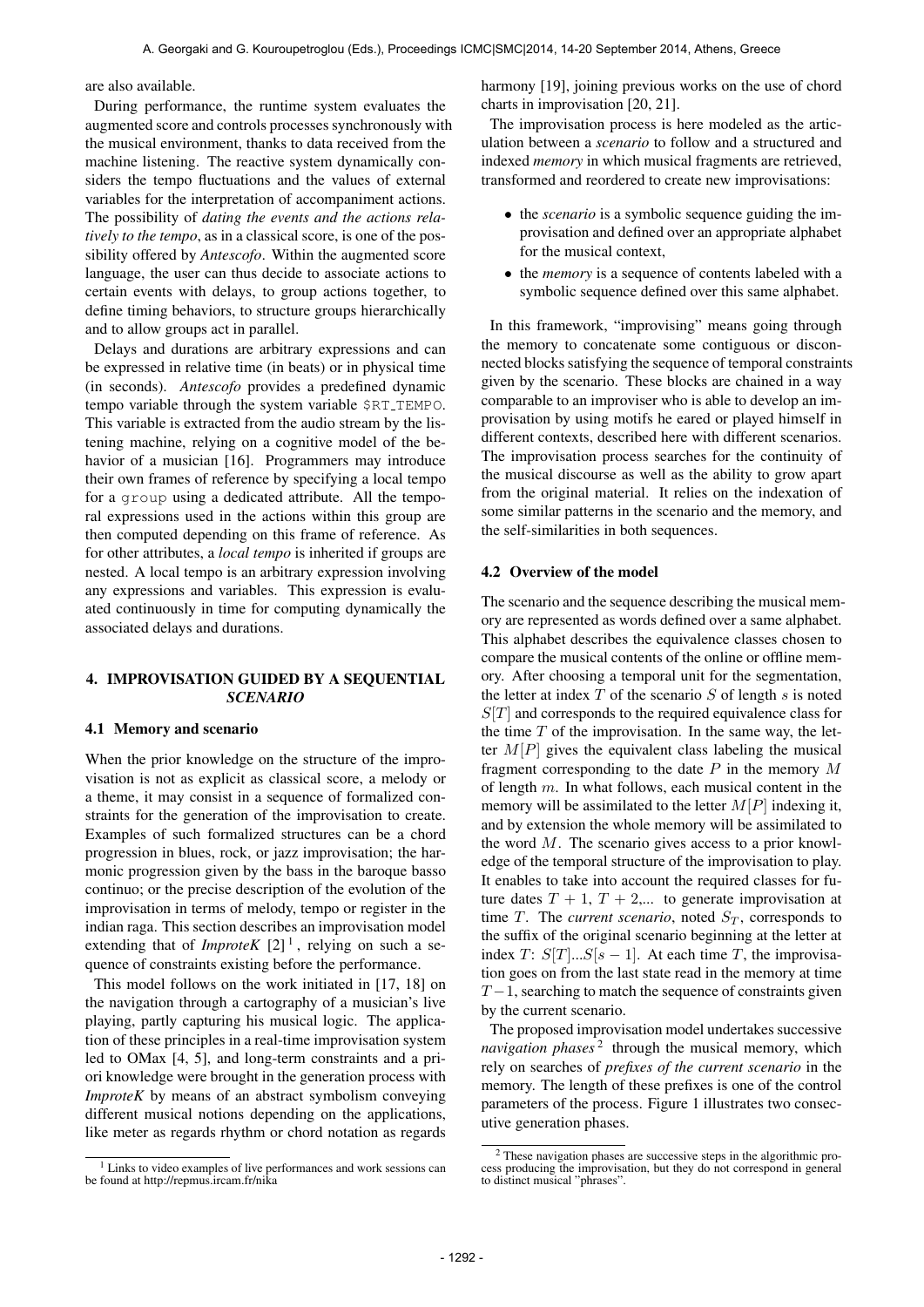

Figure 1. Improvising by articulating an indexed memory and a scenario: two navigation phases (1-2 and 3-4).

The first phase (steps 1-2) aims to generate the improvisation from the date  $T$  by satisfying the current scenario  $S_T = S[T]...S[s-1]$ , suffix of S. At the end of this first phase, the prefix  $S[T]...S[T'-1]$  of the suffix  $S_T$  of S has been processed. A new research phase over the suffix  $S_{T'} = S[T']...S[s-1]$  of S has to be launched at step 3 to complete the improvisation up to  $T'' - 1$  (steps 3-4). Each of these phases through the memory is constituted by two consecutive *steps*:

- 1. Search for a prefix providing a *starting point* in the memory (steps 1 or 3 in figure 1), detailed in 4.3,
- 2. Follow a *linear or non-linear path matching the scenario* (steps 2 or 4 in figure 1), detailed in 4.4.

They respectively take advantage of the prior knowledge on the structure of the scenario and the memory, and address the concerns of musical continuity and transformation of the original material. Each of these two steps described in the following part of this section introduces a parameter whose value influences the musical result:  $c_f$ representing the *continuity regarding the future of the scenario*, and  $c_p$  quantifying the *continuity regarding the past of the memory*.

# 4.3 Step 1: searching for a section of the current scenario in the memory

The first step when going through the memory to produce the improvisation is to search for a pattern matching a section of the current scenario in the memory, that is to say a prefix  $M[i]...M[i']$  of  $S_T = S[T]...S[s-1]$  in M. The first element of this pattern, M[i], gives a *starting point* for the navigation phase. The trivial solution is then to copy the whole pattern  $M[i]...M[i']$  (the other options are described in the following paragraph 4.4). The set  $SP(T)$  of possible starting points for the generation of the improvisation from a date  $T$  is defined by:

$$
SP(T) = \{ i \in \mathbb{N} \mid \exists c_f \ge 0,
$$
  

$$
M[i]...M[i + c_f] \in \text{Prefixes}(S_T) \}
$$

where  $c_f$  measures the duration of the sequence in the memory starting at the chosen index  $i$ , matching a part of the current scenario  $S_T$ , and which can be literally cloned.

The choice of an actual starting point among the elements in  $SP(T)$  is made in accordance with the current state of the constraints imposed on it. For example, imposing the maximum value for  $c_f$  will lead to a maximal length prefix and will provide a homogeneous and continuous musical result throughout its duration. Conversely, a small value will lead to extractions of short segments in potentially different zones of the memory. Depending on the musical situations, one can successively prefer a state providing the coherence of the musical discourse in the long term and very close to a section of a learned sequence, or a more fragmented musical result. Constraints on others parameters also influence the choice of an element in  $SP(T)$ , among them the location of the pattern in the memory or the preference for a segment offering the best progression regarding the end of the segment produced by the previous phase. The control on these parameters can be given to an operator-musician and/or integrated in a higher level of the improvisation planning (see 6.5).

The prefix indexing algorithm used to obtain the set  $SP(T)$ (detailed in an upcoming paper) uses the "failure function" of the Morris and Pratt algorithm [22] to process selfsimilarities in  $S_T$  in a preliminary analysis phase (as it is used in [23] to get the tables of prefixes and borders). This result is then used in the search phase to index the prefixes of the current scenario  $S_T$  in the memory  $M$ .

# 4.4 Step 2: following a non-linear path matching the current scenario

For each generation phase, the improvisation process starts from the chosen starting point and runs through the memory collecting a sequence of states whose labels match the scenario, and this mechanism goes on until the research of a new starting point is necessary. After a starting point is chosen in the memory at the indexing step (4.3), the first solution is to literally clone the prefix beginning by this state (step 2, figure 1). Yet, in particular when  $S_T$  and M are very close, the set of possible paths has to offer more than a simple copy to create new material. The navigation process exploits therefore an analysis of the selfsimilarities in the structure of the memory to generate a continuous musical discourse while widening the scope.

The possible *progressions matching the scenario* from a given state  $M[k_0]$  is thus defined as the set of the states in the memory sharing a common past with  $M[k_0]$ , and satisfying the next label  $S[T]$  imposed by the scenario. The set  $P(T, k_0)$  of indexes k of the states in the memory matching the time  $T$  of  $S$  and being a candidate for the next progression from the previous state  $M[k_0]$  is defined by:

$$
P(T, k_0) = \{k \in \mathbb{N} \mid \exists \ c_p \in [1, k],
$$
  
 
$$
M[k - c_p]...M[k - 1] \in \text{Suffixes}(M[0]...M[k_0]), \text{ and}
$$
  
 
$$
M[k] = S[T]\}
$$

The similar pattern in  $M$  and  $S_T$  can be linearly followed by choosing in  $P(T, k_0)$  the consecutive state in the memory  $M[k] = M[k_0 + 1]$ . Assuming that jumps between two segments in the memory sharing a common past preserve a certain musical homogeneity, non-linear paths are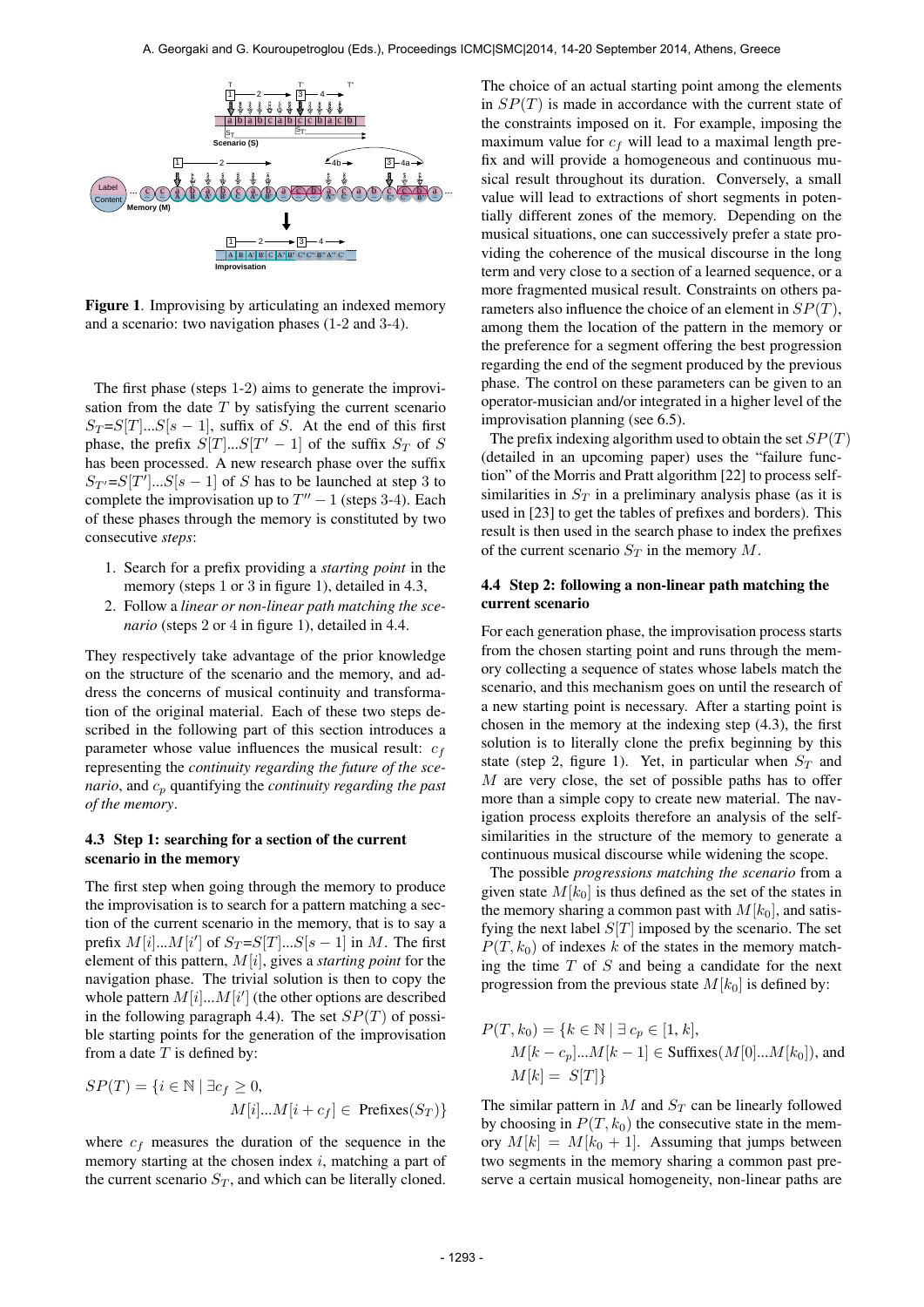also considered, as in the step 4 (4a then 4b) in figure 1, to avoid a simple copy of the learnt sequence. Such jumps are authorized when the factors ending at the origin and at the destination of these jumps share a common suffix. The length of this common suffix  $c_p$  measures the length of the shared musical past and therefore quantifies the "quality" of these jumps.

The automaton structure chosen to learn the musical memory is the Factor Oracle [24, 25]. The progression process of this second step of the generation extends the mechanism for improvisation, harmonization and arrangement proposed in [2] based on the navigation [26, 27] in this automaton for musical applications. This automaton presents links locating repeated patterns within the sequence and providing the existence of a common suffix between the elements that they connect, giving then the successive sets  $P(T, k_0)$ . The common suffix is seen as a common musical past in the context of this application. The postulate at the heart of the musical models using the Factor Oracle [4, 5, 7, 10, 6, 11] is indeed that such non-linear paths in a musical memory thus mapped enable to create musical phrases proposing new evolutions while preserving the continuity of the musical discourse.

# 5. INTRODUCING REACTIVITY INTO THE IMPROVISATION MODEL

## 5.1 From static to dynamic generation

The improvisation model guided by a scenario can be used in live performance to generate autonomous sequences satisfying given specifications or in an offline process, for instance composition. This section introduces scheduling of dynamic calls to this model in order to bring reactivity and adapt to the generation process to the improvisation environment. This way, the generation can react to changes of control parameters (given to an operator-musician and/or mapped to the live musical input) or to dynamically modified scenarios while being coherent with the past and keeping its long-term horizon.





Listening to a source of beats gives the current date  $T$ , and also the associated label  $S[T]$  in the scenario used in different concurrent processes. The three main aspects of the integration of the improvisation model into a real-time environment are presented in figure 2: 1) learning the musical material from the musicians playing with the system, 2) generating and 3) playing the new improvised phrases synchronously with the running improvisation session. For this end, a buffer is added to the two main elements in the model (scenario and memory). It contains the *short-term anticipated playing "intentions"*, which are refined over time.

## 5.2 Scheduling the navigation phases: anticipations and rewritings

The implementation of this architecture involves parallel processes listening and reacting to the environment, the elements produced by the model, and the instructions given by the operator or a higher scale improvisation plan.

| Algorithm 1. Scheduling the reactions to the environment              |                       |                                                                            |
|-----------------------------------------------------------------------|-----------------------|----------------------------------------------------------------------------|
|                                                                       | <b>Initial state:</b> |                                                                            |
|                                                                       |                       | <i>Buffer</i> (storing the musical elements to play) = $\emptyset$         |
|                                                                       |                       | E (index of the first empty position in the buffer) = $0$                  |
|                                                                       |                       | CurrentTimePlayed = false                                                  |
| 1                                                                     |                       | <b>Whenever</b> T updated <b>do</b>                                        |
| $\overline{2}$                                                        |                       | Learn inputs from $[T-1,T]$ labeled by S[T-1] in M                         |
| 3                                                                     |                       | $CurrentTimePlayer \leftarrow false$                                       |
| 4                                                                     |                       | if $Buffer[T]$ then                                                        |
| 5                                                                     |                       | Play(Buffer[T])                                                            |
| 6                                                                     |                       | $\overline{\text{CurrentTimePlayer}} \leftarrow \text{true}$               |
|                                                                       |                       |                                                                            |
| $\overline{7}$                                                        |                       | <b>Whenever</b> $E - T <$ minimum imposed anticipation <b>do</b>           |
| 8                                                                     |                       | $T' \leftarrow max(T, E)$                                                  |
| 9                                                                     |                       | Generate $(T', S_T)$                                                       |
|                                                                       |                       | 10 <b>Whenever</b> modif. of parameters or S affecting date $T' \geq T$ do |
|                                                                       |                       |                                                                            |
| 11                                                                    |                       | Generate(T', $S_T$ )                                                       |
| <b>Whenever</b> $RecvdElem = (Idx, Content)$ received <b>do</b><br>12 |                       |                                                                            |
| 13                                                                    |                       | <b>if</b> $(ddx = T) \& (\neg$ CurrentTimePlayed) <b>then</b>              |
| 14                                                                    |                       | Delay $\leftarrow$ Date(update T) - Date(RecvdElem)                        |
| 15                                                                    |                       | Play(Content, Delay)                                                       |
| 16                                                                    |                       | CurrentTimePlayed ← true                                                   |
|                                                                       |                       |                                                                            |
| 17                                                                    |                       | $Buffer[Idx] \leftarrow Content$                                           |
| 18                                                                    |                       | $E \leftarrow max(Idx+1, E)$                                               |

These processes correspond to the three blocks building the generic dynamic score given in algorithm 1. It contains the scheduling of the calls to the model described in 4, and the sequence triggering:

- 1. Listening to update of current date orchestrates labeling and learning of musical material, and playing of anticipated events stored in the buffer (lines 1-6 in algorithm 1).
- 2. When a new element generated by the model is received (lines 12-18 in algorithm 1), it is stored in the buffer or immediately played managing potential delays.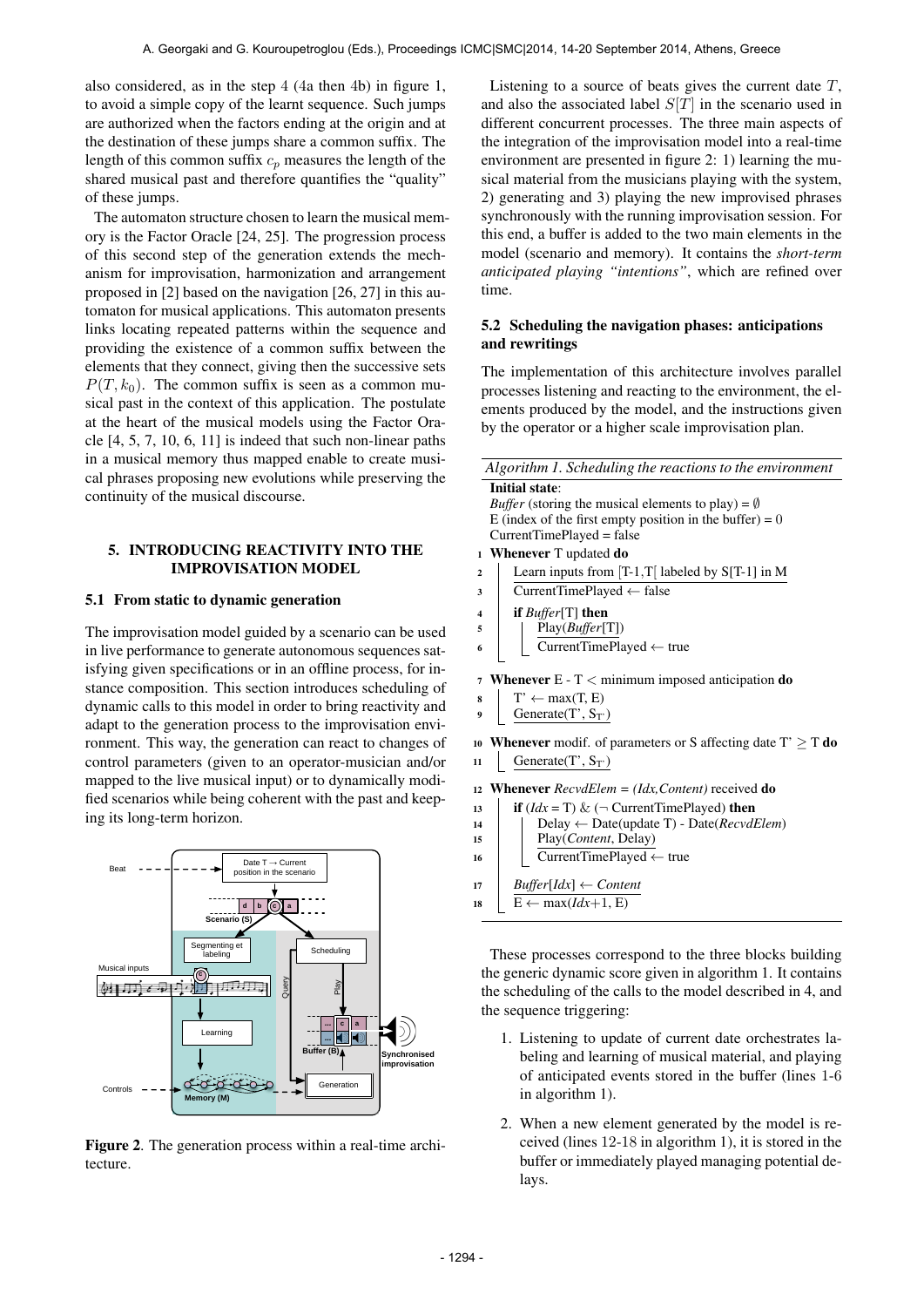3. A query to generate a segment of improvisation starting at date  $T' \geq T$  associated to suffix a  $S_{T'}$  of the scenario can be sent if it is required.



**Figure 3.** Processes launched at time  $T$  of the performance, reaction to a modification affecting time  $T' \geq T$ .

The model is called to generate the improvisation phase (see 4.2) after phase, anticipating the performance time. A query launching a new generation phase is thus sent if the minimum anticipation delay between the current time  $T$ and the first date with no element previously generated and stored in the buffer  $E$  is reached (lines 7-9 in algorithm 1). Figure 3 gives an overview of different processes running at a given time  $T$  of performance. In reaction to modification of a parameter or an update of scenario affecting a date  $T' \geq T$ , a query launching a new generation phase is sent (lines 10-11 in algorithm 1). If this query overlaps with a previous one, the associated anticipated part of the improvisation is rewritten. This scheduling architecture combines anticipation and reactive controls. The *short-term intentions* stored in the buffer evolve and are refined as the performance goes. A *trace* records history of paths in the memory and constraints of last navigation phases so that coherence between successive phases associated to overlapping suffixes of the scenario is maintained. This way for example, constraints can be imposed in realtime, and short-term memory can immediately be injected while keeping up with the scenario. A "reaction" is not seen here as a spontaneous instant response, but as a revision of the short-term intentions matching the scenario in the light of new events from the environment.

# 6. CHAINING REACTIONS TO UNORDERED COMPLEX EVENTS

#### 6.1 From scheduling to logical planning

The generative model introduced in section 4 was implemented as a Common Lisp library using the OpenMusic environment [28]. The memory and the navigation methods are called in this interaction context through a producerconsumer system which involves parallel processes sharing accesses to the memory and the information received from the dynamic score (algorithm 1). This structure containing the scheduling of the calls to the model, the buffer,

and the triggering of the playing of the computed sequences is implemented using *Antescofo* language. The corresponding program is generic enough to be independent of improvisation situations and of types of scenario. The improvisations generated by the model are then played in synchrony with the musical environment, following the fluctuation of the tempo. The synchronization strategies to manage the delays (lines 13-16 algorithm 1) associated to anticipation are used to maintain musical coherence despite real-time modifications of generation parameters.

Beyond scheduling aspects detailed in the previous paragraph, this section presents *Antescofo* features allowing specification of high-level temporal structures of this model and also more generally of different kind of processes that can be involved in an improvised interactive music performance. Recent developments of the language integrate handling of dynamic duration, complex events specification and dynamic processes. This generalizes the notion of score following beyond triggering of an action or recognition of causal events. The score is no longer subject to linear rigidity of classical scores. It can be seen more as an interactive system where events, actions, durations, tempi and all the temporal structures can change dynamically. Such features make it an adequate environment for the temporal coordination of the processes that can be involved in Human-Computer Improvisation.

## 6.2 The **whenever** statement

The whenever statement launches actions conditionally on the occurrence of a signal.

```
whenever (predicate)
{
 actions-list
} until (expression)
```
predicate is an arbitrary expression. Each time the variables of predicate are updated, the expression is re-evaluated. The whenever statement is a way to reduce and simplify the specification of the score particularly when actions have to be executed each time an event is detected. It also escapes the sequential nature of traditional scores. Actions of a whenever statement are not statically associated to an event of the performer but to the dynamic satisfaction of some predicate. They can be triggered as a result of a complex calculation, launched by external events, or any combinations of the above.

# 6.3 Patterns

The whenever structure is relevant when the user wants to define a reaction conditionally to the occurrence of an event. A logical event is specified thanks to a combination of variables. Complex events corresponding to a combination of atomic events with particular temporal constraints are however tedious to specify. *Antescofo* patterns make the definition of this kind of events concise and easy. A pattern is made of punctual events (EVENT) and of events with some duration (STATE). The example below shows how to define the complex event pattern::P, matching the following configuration: the variable  $\frac{1}{2} \times x$  is greater than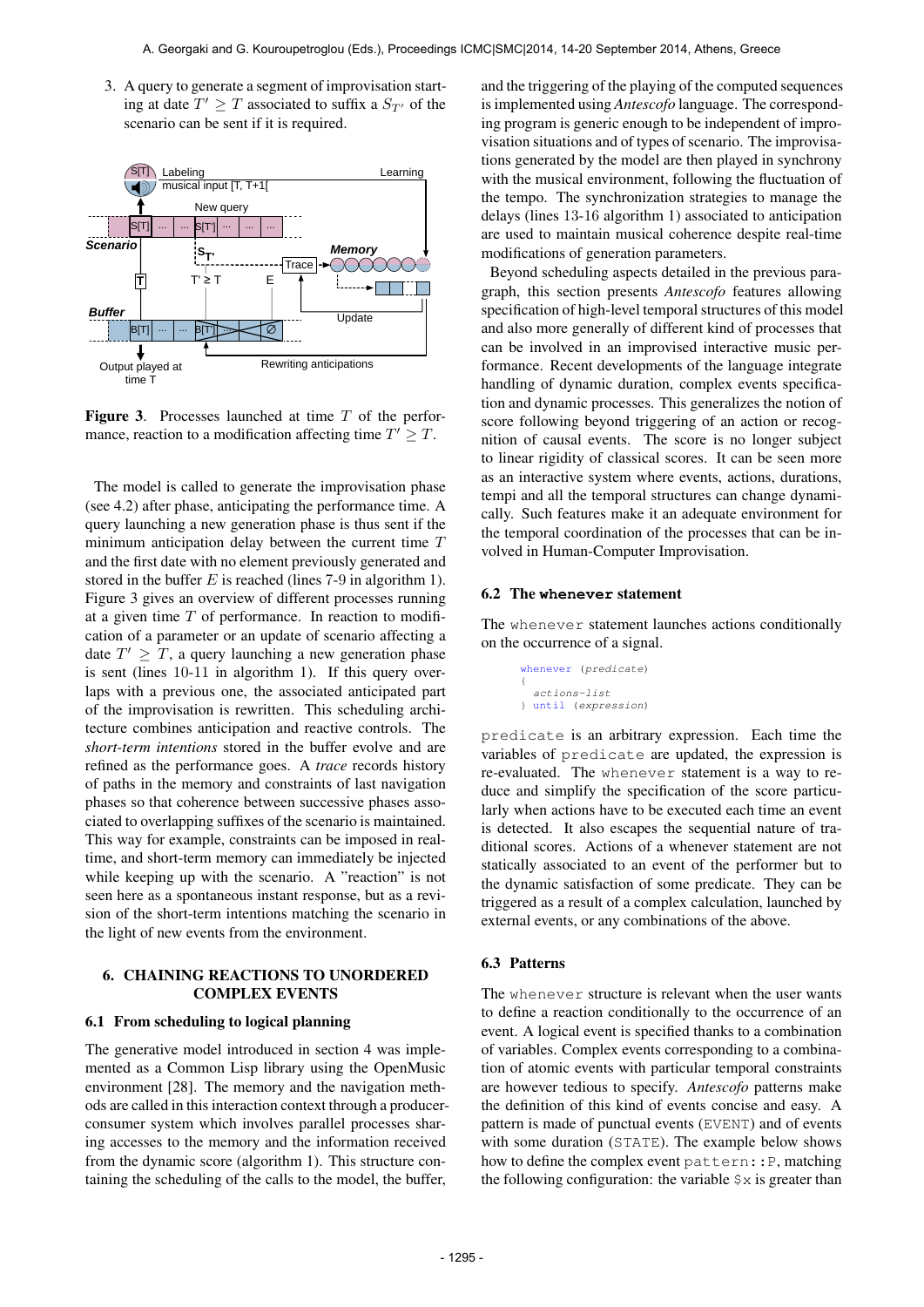a threshold equal to 10 during 0.5s. Then the variable is updated to 1 before one second is elapsed. This pattern can then be used in the specification of a whenever condition to assign a reaction to this event.

```
@pattern_def pattern::P
{
  STATE $x where($x>10) during 0.5s
 before 1s
 EVENT $y where($y=1)
}
whenever(pattern::P)
{
 actions...
}
```
# 6.4 Processes

Processes are groups of actions dynamically instantiated. Unlike the other actions, the runtime structure associated to a process is not created during the loading of the score but at the time of the call, in accordance with its definition. Then, all the expressions involved in the process (durations, command names, attributes, etc.) may depend on parameters of the performance.

> @proc\_def ::delay(\$pitch, \$d) { \$d/3 loop \$d/3 { play \$pitch }during [2#] } NOTE C4 2. ::delay("C4", 2.) NOTE D3 1 ::delay("D3", 1)

In the previous example, the process ::delay repeats twice the note that triggered it during the duration of this note. Processes are first-class values: for example, a process can be passed as an argument to a function or an other process. It can be recursively defined and various instances of a same process can be executed in parallel. Processes are quite adapted to the context of improvised music, and can be used for example as a library of parametrized musical phrases that are instantiated following the musical context.

#### 6.5 Writing improvisation *plans*

The set of tools presented in this section enables to write *improvisation plans* defining different kinds of interactions. The schematic example in figure 4 shows an generic example of such a plan. In this context, the score of the musician is not completely defined and the inputs of the reactive module are not only extracted from *Antescofo* listening machine but can also be provided by external modules.

Each state corresponds to an interaction mode between the performer and the system. Satisfaction of temporal patterns p1, p2 or p3 allows to switch between the different states s0, s1, s2 and s3. These patterns can for example be defined as temporal evolutions of some audio descriptors. s0 is associated to a classical phase of interaction of a score following system with electronic actions adapting to a sequence of predefined events. Reaching the end of the sequence leads to the beginning of the next part (s1) where the musician improvises with the generation model guided by a scenario chosen as a given harmonic



Figure 4. Schematic example of an improvisation plan.

progression, and a musical memory initialized with a chosen corpus. The part corresponding to s2 continues with the same scenario using the memory learned from the musician's performance during s1. Finally, s3 is a combination of predefined interactive mechanisms associating electronic reactions to unordered events.

## 7. CONCLUSION

This paper sketches an environment allowing the temporal management of human-computer improvisation. In this approach, improvisation plans with different kinds of interactions at multiple time-scales were considered ranging from completely determined to unordered events and reactions. The proposed environment integrates a model of generation for the improvisation in the high-level structure provided by a language for the specification and coordination of electronic actions depending on defined events. This coupling of high-level dynamic language with an improvisation model (generative processes), which is at the core of the prototype presented in this paper, enhances the coupling between interactive computer music and improvised practices. Researches on those lines could address complex problems with simple and elegant solutions useful for both music planning and improvised live performance.

### Acknowledgments

The authors would like to thank Jean Bresson, Arshia Cont and Gérard Assayag for fruitful discussions. This work is supported in part by ANR projects: IMPROTECH ANR-09-SSOC-068 and INEDIT ANR-2012-CORD-009-03.

#### 8. REFERENCES

- [1] R. Rowe, "The aesthetics of interactive music systems," *Contemporary music review*, vol. 18, no. 3, pp. 83–87, 1999.
- [2] J. Nika and M. Chemillier, "ImproteK, integrating harmonic controls into improvisation in the filiation of OMax," in *Proc. of the International Computer Music Conference*, Ljubljana, 2012, pp. 180–187.